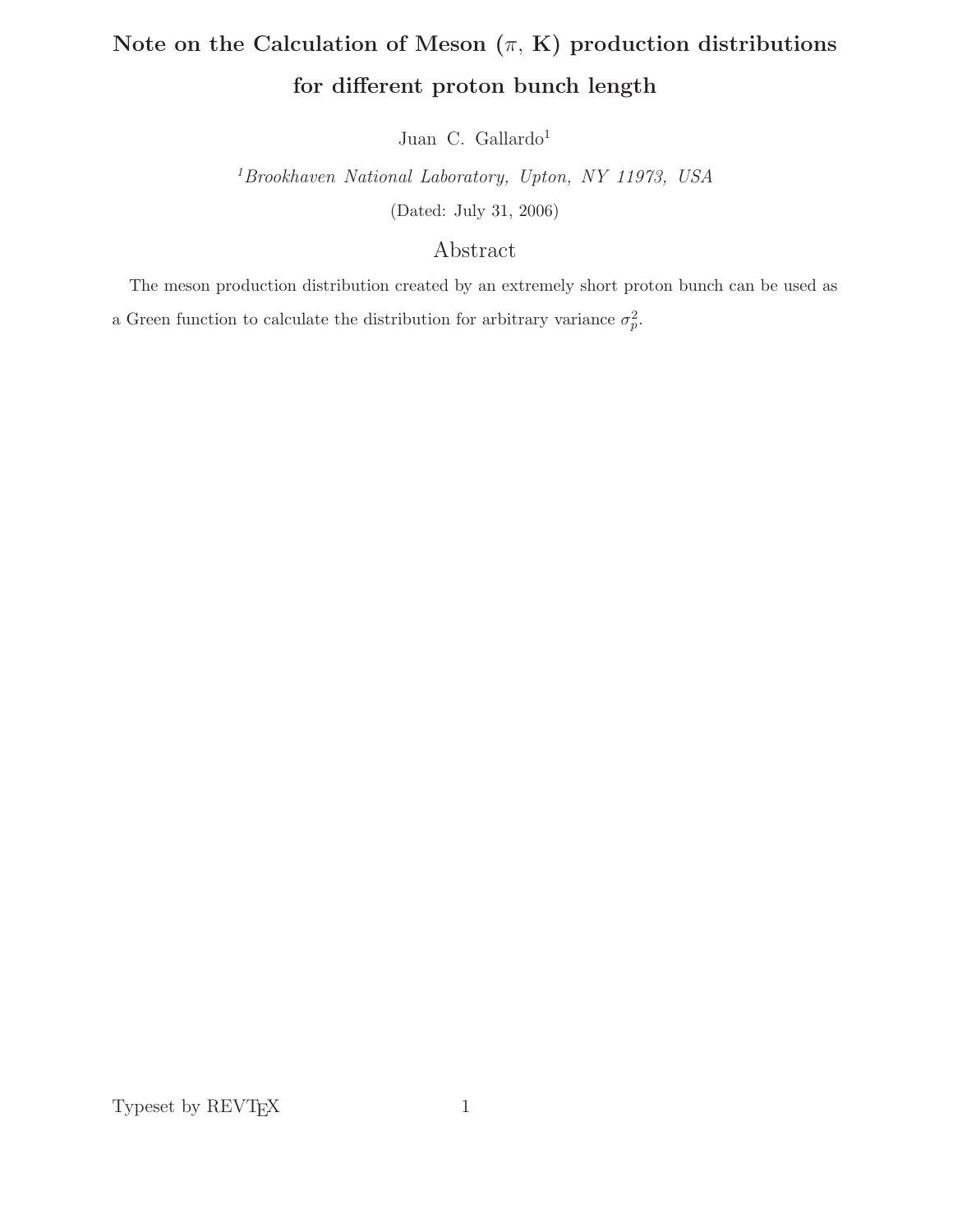## I. INTRODUCTION

Recent studies on the efficiency vs. proton bunch length of the ST2A front end of a Neutrino Factory  $[1]$  have shown that the number of muons per proton on target (*i.e.* efficiency) within the canonical acceptance  $(A_T = 30 \text{ mm and } A_L = 150 \text{ mm})$  is nearly linear with the width of the proton bunch distribution represented by the standard variation  $\sigma_p$ .

## II. CALCULATIONS

There are two distinct ways to perform the calculations:

- we let MARS-14 [2] to generate Gaussian proton bunch of given  $\sigma_p$  and then we collect the generated  $\pi$ 's and K's at a z=constant plane set at the end of the target.
- we collect, at the same plane,  $\pi$ 's and K's generated by an extremely short proton bunch and assume, this distribution, to be a kernel to be used in a Green function method for any given  $\sigma_p$ .

In other words, in the first case we use a Gaussian proton beam; in the second it is a meson Gaussian beam which is used. We show next that both methods lead to identical results.

In very general terms, the  $\pi$  and K distribution is given by

$$
\rho_{\pi}\left(\{x\},t\right) = \int d\{y\}dt'\mathcal{G}\left(\{x\} - \{y\},t - t'\right)\rho_{P}(\{y\},t')\tag{1}
$$

where the argument  $\{x\}$  represents all the position and momentum variables and t is the time of flight;  $\mathcal{G}(\{x\},t)$  stands for the physics of production processes.

We assume that we can write for the proton distribution

$$
\rho_P^{\delta}(\{y\},t) = \Lambda_P(\{y\})\,\delta(t) \quad , \quad \rho_P^G(\{y\},t) = \Lambda_P(\{y\})\exp(-\frac{t^2}{2\sigma_P^2})/\sqrt{2\pi}\sigma_P \tag{2}
$$

for a delta function and a Gaussian proton distribution of variance  $\sigma_P^2$ , respectively.

The relation between mesons distributions, with  $\rho_{\pi}^{\delta}$  as a kernel is given by

$$
\rho_{\pi}^{G}(\{x\},t) = \int \frac{dt'}{\sqrt{2\pi}\sigma_{P}} e^{-\frac{(t-t')^{2}}{2\sigma_{P}^{2}}} \rho_{\pi}^{\delta}(\{x\},t')
$$
\n(3)

using Eqs. 1 and 2, we substitute  $\rho_{\pi}^{\delta}(\lbrace x \rbrace, t')$  to get

$$
\rho_{\pi}^{G}(\{x\},t) = \int d\{y\}dt'\mathcal{G}(\{x\} - \{y\},t - t')\,\rho_{P}^{G}(\{y\},t')\tag{4}
$$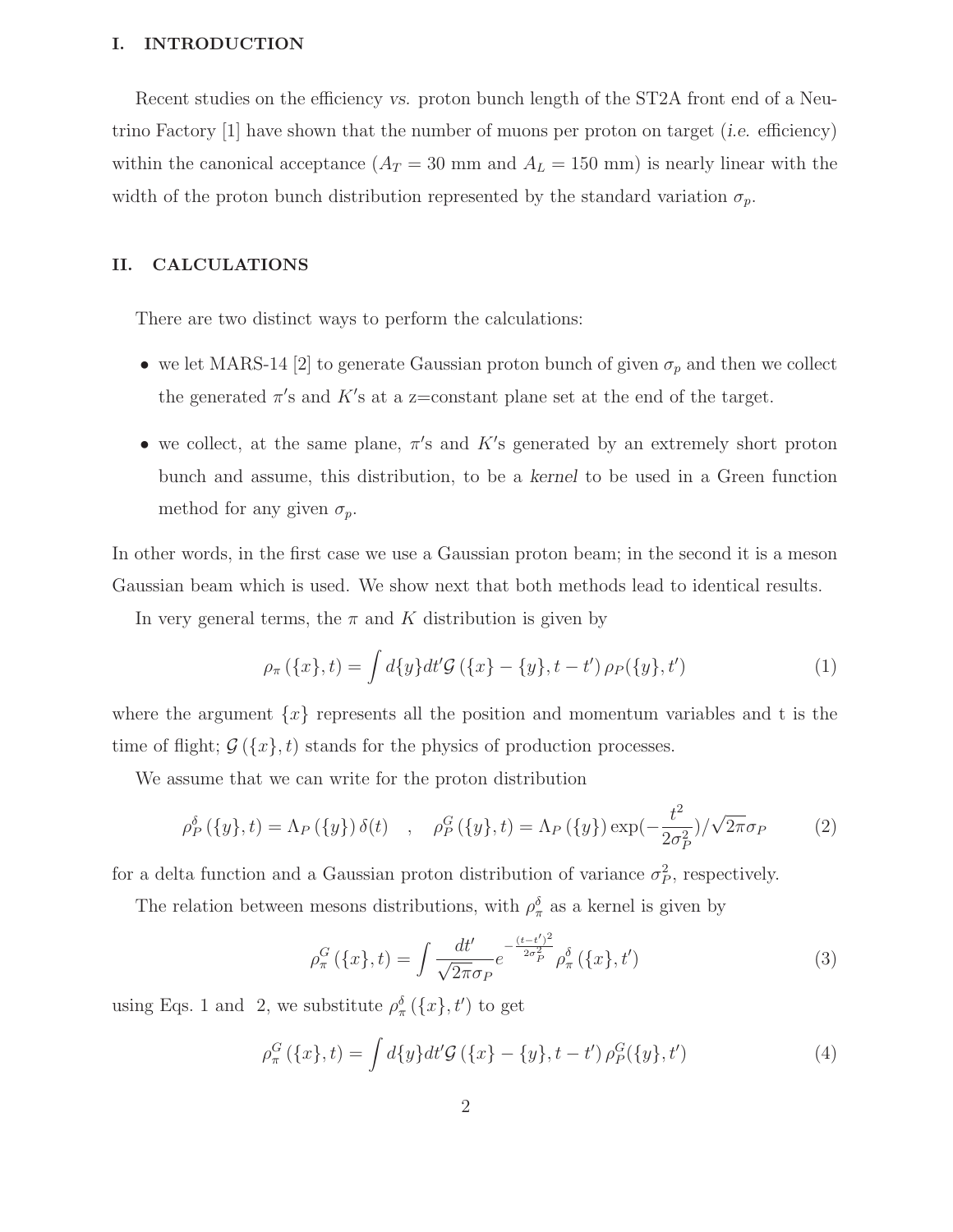

FIG. 1: (Color) Efficiency vs. proton bunch length; blue circle symbol is for the first approach and the red star is for the second one. The horizontal line represent the 10% reduction in efficiency.

This proves the assertion. Consequently, we expect that simulations with both alternative procedures will yield similar results. In Fig.1 we plot the efficiency vs. proton bunch length. Clearly, both results are essentially the same within the  $\frac{1}{\sqrt{N}}$  statistical error.

We now discuss the implementation of the second approach; the discrete meson distribution produced by a very short proton bunch is represented by the function

$$
\rho_{\pi}^{\delta}\left(\{x\},t\right) = \frac{1}{\sum_{i} w_{i}} \sum_{i=1}^{N} A(\{x\},t_{i}) w_{i} \delta(t-t_{i})
$$
\n(5)

where  $t_i$  is the time of flight assigned to each particle i with weight  $w_i$ ; N is the total number of mesons sample particles created by MARS, assuming a fixed number of initial protons and  $A({x}, t_i) = \int d{y}G({x} - {y}, t_i)\Delta_P({y}).$ 

To generate a Gaussian of variance  $\sigma_P^2$  we perform the transformation  $u_i = t_i + \sigma_P G_i$ where  $G_i = \frac{1}{\sqrt{2\pi}} \exp(-\frac{t^2}{2})$  is a Gaussian random function of variance  $V[t] \equiv \sigma_P^2 = 1$  and average value  $E[t]=0$ .